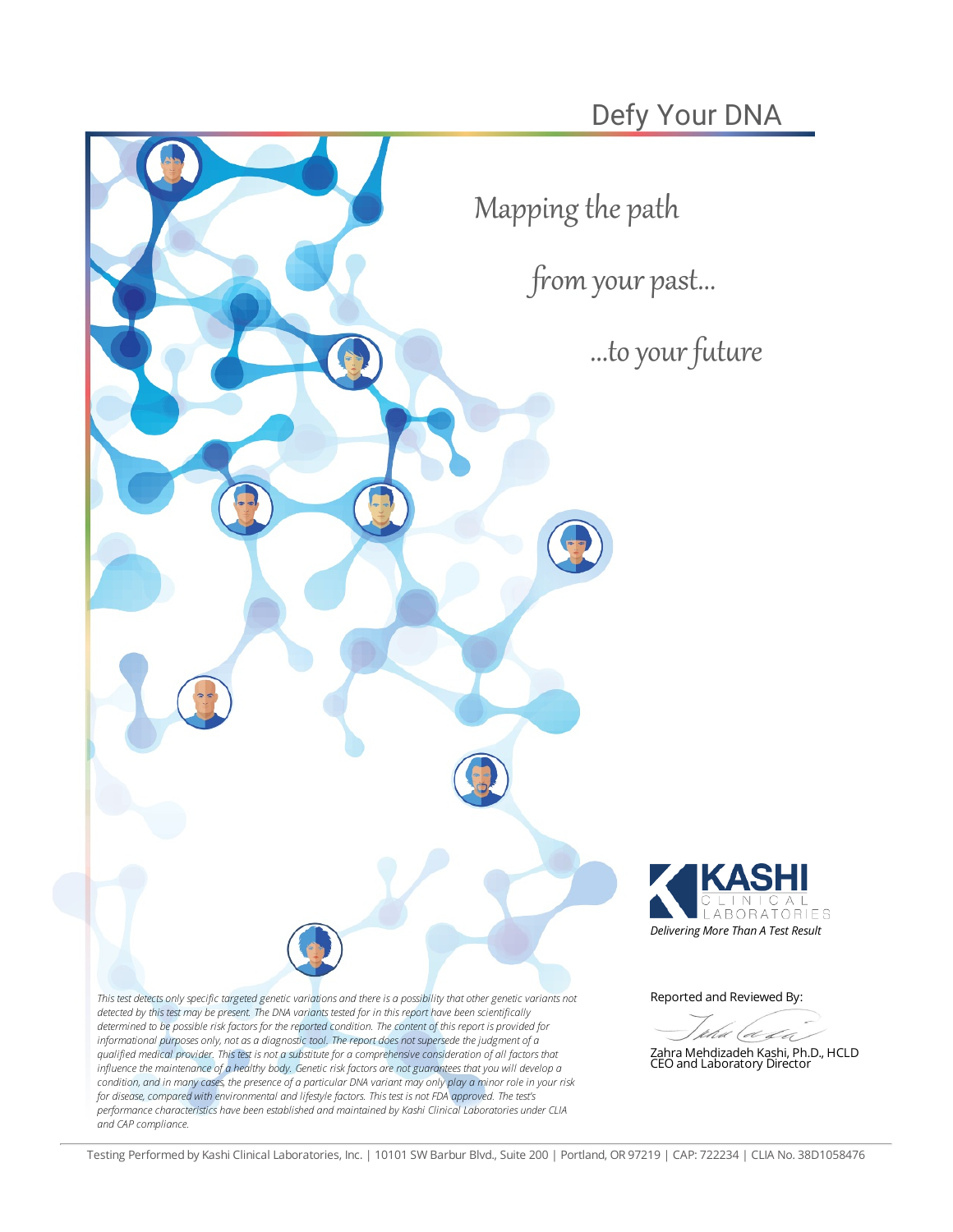

# Defy Your DNA

**PATIENT** PFirst PLast DOB: 01/01/72

**ORDERING PROVIDER** Example Organization

**LABORATORY INFORMATION N8C9841** Collection Date: 01/11/10 Test Date: 01/21/10<br>Report Date: 01/22/10 Report Date:

|                | <b>GENE MARKER</b>             | <b>RESULT</b> | <b>RISK</b> | <b>PARTIAL</b><br><b>RISK</b> | <b>NON</b><br><b>RISK</b>       | <b>ASSOCIATION</b>                                          |
|----------------|--------------------------------|---------------|-------------|-------------------------------|---------------------------------|-------------------------------------------------------------|
| <b>WEIGHT</b>  | <b>FTO</b>                     | A/T           |             | $\bullet$                     |                                 | Appetite regulation and craving frequency                   |
|                | DRD <sub>2</sub>               | C/T           |             | $\bullet$                     |                                 | Dopamine regulation, inflammatory response, eating behavior |
|                | MC4R                           | C/T           |             | $\bullet$                     |                                 | Satiety and metabolism regulation                           |
|                | FABP2                          | G/G           |             |                               | $\circ$                         | Dietary fat sources and fat utilization                     |
|                | ADRB2                          | C/C           |             |                               | $\circ$                         | Carbohydrate digestion and physical activity                |
|                | SH <sub>2</sub> B <sub>1</sub> | A/G           |             | $\bullet$                     |                                 | Regulation of leptin and insulin                            |
|                | 9p21                           | G/G           |             |                               | $\bigcirc$                      | Plaque formation in coronary arteries                       |
|                | eNOS/NOS3                      | G/T           |             | $\bullet$                     |                                 | Blood pressure regulation and heart disease                 |
|                | MTHFR-C677T                    | C/T           |             |                               | $\blacktriangledown$            | Processing folate and regulating homocysteine               |
| <b>HEART</b>   | MTHFR-A1298C                   | C/C           |             |                               | $\blacktriangledown$            | Processing folate and regulating homocysteine               |
|                | AGT                            | T/T           | O           |                               |                                 | Blood pressure regulation                                   |
|                | APOE*                          | E2/E3         |             |                               | $\circ$                         | Fat and cholesterol transportation and levels               |
|                | SLCO1B1*5                      | C/C           |             |                               |                                 | Statin metabolism                                           |
|                | $GC1/GC2*$                     | <b>TA/GA</b>  | ●           |                               |                                 | Vitamin D binding & transport                               |
|                | CYP2R1                         | G/A           |             | $\bullet$                     |                                 | Vitamin D metabolism                                        |
|                | NADSYN1/DHCR7                  | T/G           |             |                               | $\circ$                         | Vitamin D metabolism                                        |
|                | VDR-Bsm1                       | G/A           |             | $\bullet$                     |                                 | Vitamin D and bone density                                  |
| VITAMIN        | VDR-Taq1                       | C/T           |             | $\bullet$                     |                                 | Metabolic disease                                           |
|                | VDR-Fok1                       | C/T           |             | $\bullet$                     |                                 | Endocrine function and cancer risk                          |
|                | TMPRSS6                        | C/T           |             | $\bullet$                     |                                 | Iron levels and iron deficiency                             |
|                | BCMO1                          | T/G           |             | $\bullet$                     |                                 | Conversion of beta carotene to vitamin A                    |
|                | FUT2                           | A/G           |             |                               | $\circ$                         | Vitamin B12, brain and nervous system function              |
|                | WNT16                          | C/T           |             | $\bullet$                     |                                 | Bone mineral density                                        |
| GRACEFUL AGING | <b>ESR1-1</b>                  | C/T           |             | $\bullet$                     |                                 | Estrogen's impact on bone turnover                          |
|                | <b>ESR1-2</b>                  | G/A           |             |                               | $\circ$                         | Estrogen's impact on bone turnover                          |
|                | COMT                           | VAL/MET       |             |                               | $\equiv$                        | Catecholamine and estrogen metabolism                       |
|                | CYP1A1                         | A/G           |             | $\bullet$                     |                                 | Drug metabolism                                             |
|                | <b>MAOA</b>                    | C/T           |             | $\bullet$                     |                                 | Regulation of neurotransmitters                             |
|                | APOE*                          | E2/E3         |             |                               | $\circ$                         | Plaque formation in brain tissue                            |
| METHYLATION    | NOS-D298E                      | G/T           |             | $\bullet$                     |                                 | Heart disease and cancer risk                               |
|                | MTHFR-C677T                    | C/T           |             |                               | $\overline{\blacktriangledown}$ | Folate and Homocysteine levels                              |
|                | MTHFR-A1298C                   | C/C           |             |                               | $\blacktriangledown$            | Regulation of SAMe and folate levels                        |
|                | CBS-A360A                      | C/T           |             | $\bullet$                     |                                 | Homocysteine conversion to cystathionine & glutathione      |
|                | CBS-C699T                      | C/T           |             | $\bullet$                     |                                 | Homocysteine conversion to cystathionine & glutathione      |
|                | MTR-A2756G                     | A/G           |             | $\bullet$                     |                                 | Methionine and folate synthesis                             |
|                | MTRR-A66G                      | A/G           |             | $\overline{\mathbf{O}}$       |                                 | DNA methylation and cancer risk                             |

*\*Combined genotype, read section detail for furtherexplanation.*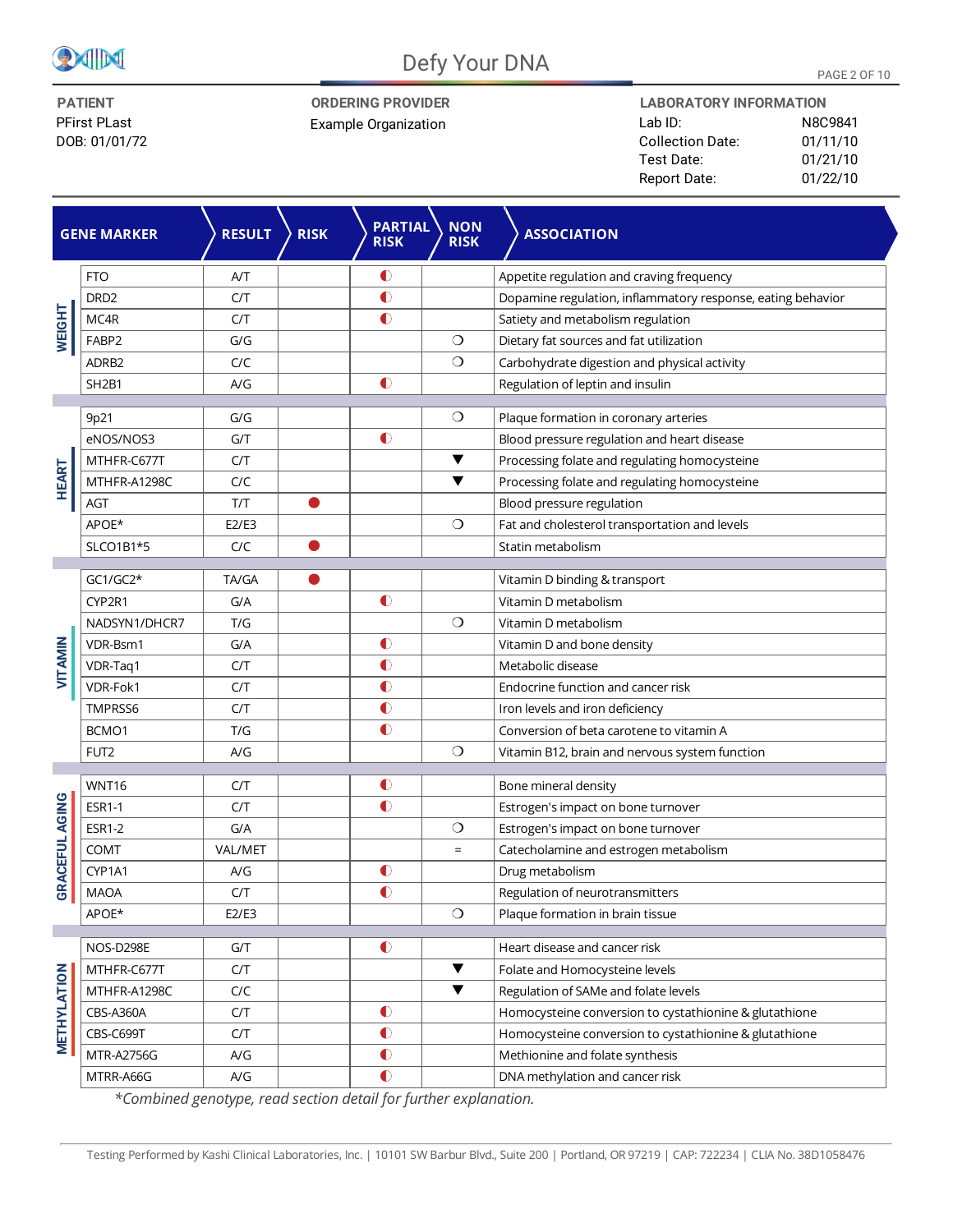

## **Important Information About Your Weight Loss and Fitness Test Results**

| <b>FTO</b>        | The FTO gene has been linked to obesity risk. This result is associated with weight gain around midsection, a<br>greater increase in body mass, some increased risk of developing obesity in adulthood, cravings for calorie-<br>dense and high-fat foods, and reduced feelings of fullness after meals.                                                                                                     |
|-------------------|--------------------------------------------------------------------------------------------------------------------------------------------------------------------------------------------------------------------------------------------------------------------------------------------------------------------------------------------------------------------------------------------------------------|
| DRD <sub>2</sub>  | The DRD2 gene is part of the dopamine receptor system. This result may be associated with increased risk of<br>inflammation, alcoholism, and, in conjunction with FTO, negative eating behavior.                                                                                                                                                                                                             |
| MC4R<br>$\bullet$ | The MC4R gene is associated with appetite control and weight gain. This result is associated with reduced<br>sense of fullness after meals, increased craving for calorie dense and high fat foods, snacking behavior, and<br>increased perception of hunger leading to weight gain. There can be increased risk for weight gain for<br>sedentary individuals, and diminished insulin response in the brain. |
| <b>FABP2</b>      | The FABP2 protein helps in fat transportation and absorption. This result is associated with normal fat<br>absorption and utilization.                                                                                                                                                                                                                                                                       |
| ADRB2             | The ADRB2 gene is involved in carbohydrate digestion and weight loss with physical activity. This result is<br>associated with normal response to exercise and is not associated with increased risk of high BMI.                                                                                                                                                                                            |
| <b>SH2B1</b><br>O | The SH2B1 gene influences the balance of leptin and insulin in the blood. This result may be associated with<br>increased feelings of hunger due to leptin resistance, overeating of calorie dense food groups, increased<br>chance for insulin and leptin resistance, and weight gain from diets high in saturated fats. Eating larger than<br>normal portions may occur.                                   |

## **TREATMENT CONSIDERATIONS ADDITIONAL COMMENTS**

Eat five or more small meals a day which will help minimize hunger spikes, reduce inadvertent overeating, support an increased metabolism, and regulate insulin demand. Eat a higher amount of calories from protein which digests slowly, and a lower amount of calories from fat, thus encouraging use of existing fat stores. Eat foods that are low in calorie density like vegetables and fruits. Green leafy salads with a light dressing are a good choice, such that if portions are too large, the excess calories are from lower calorie-dense foods. Fatty foods have a higher calorie density and should be minimized. Choose complex carbohydrates like whole grains, low starch vegetables, and fruits with skin to increase fiber. This helps to control food cravings, blood sugar levels, leptin levels, insulin levels, and fat in the bloodstream. Eat 20-30 grams of protein with each meal to ensure slower digestion time, thus maintaining a consistent supply of proteins for healthy muscle tissue in order to support a healthy metabolism. Exercise to ensure muscle retention. Choose lean proteins like poultry and fish to reduce saturated fat intake. Ideally eat carbohydrates with a high fiber content that have a glycemic index of 55 or less.

Practice mindful eating by chewing food slowly, allowing saliva to mix with the food to help prepare it for digestion. Chewing also helps stimulate release of enzymes that break down free fatty acids. Learn to manage stress because a strong relationship exists between obesity and elevated levels of the stress hormone cortisol. Meditation has been shown to modulate the stress hormones and neurotransmitters in the brain. With balanced levels of stress chemicals there may be less binge or emotional comfort eating. Green tea has been shown to influence the regulation of weight and can help with mood. Sleep at least 7-8 hours a night to rebuild and repair daily damage as well as to cement learning. The risk of obesity significantly increases at less than 6 hours sleep per night. Support detoxification with flavonoids.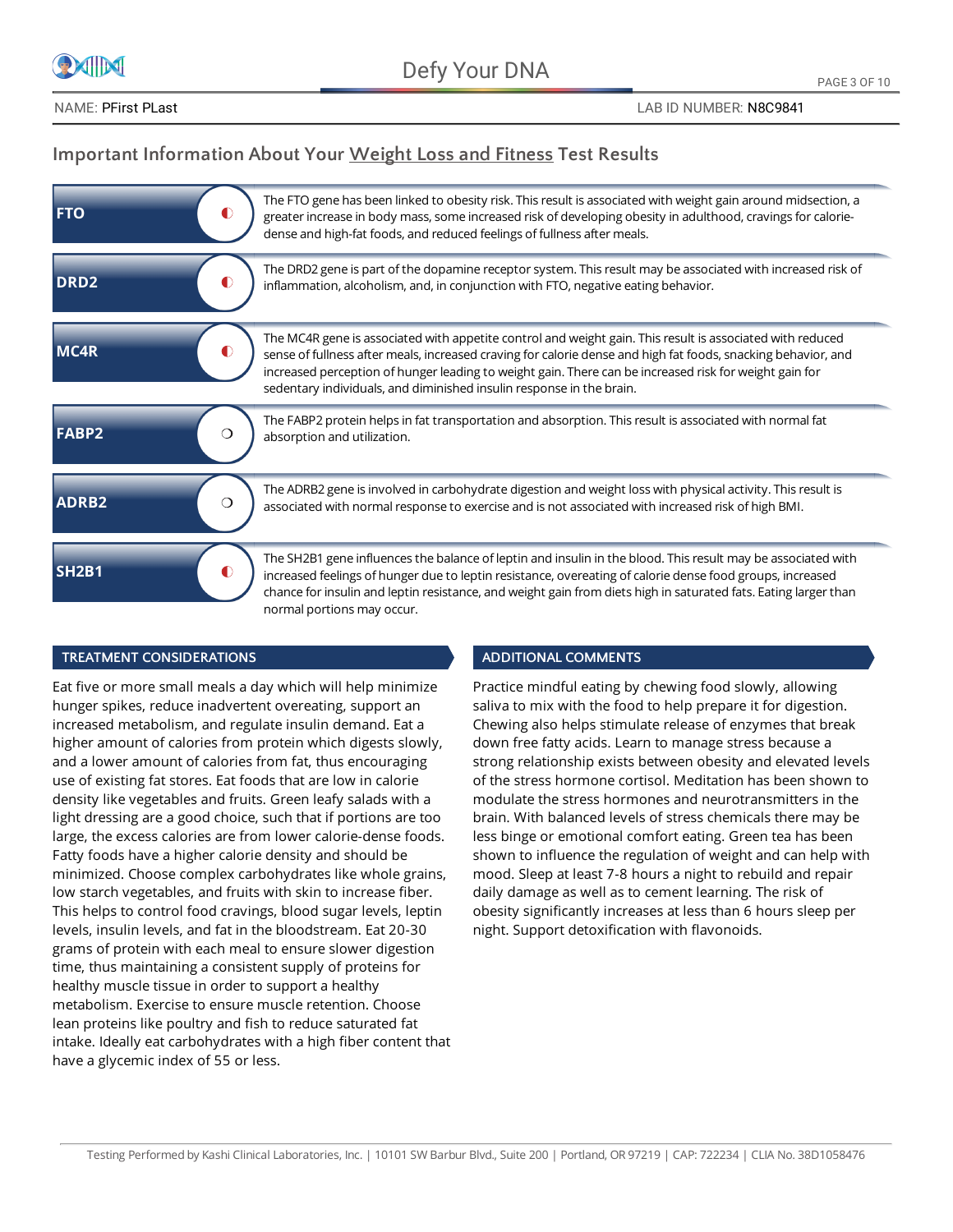

# **Important Information About Your Heart Health Test Results**

| <b>9p21</b><br>⊖ | This result is not associated with increased risk of coronary artery disease or atherosclerosis.                                                                                                                                                                                                                                                                |
|------------------|-----------------------------------------------------------------------------------------------------------------------------------------------------------------------------------------------------------------------------------------------------------------------------------------------------------------------------------------------------------------|
| eNOS/NOS3        | You may have an increased risk of heart disease or stroke caused by reduced blood flow because you carry<br>one eNOS variant. eNOS is the key enzyme responsible for maintaining vascular nitric oxide (NO) levels. Nitric<br>oxide is responsible for the relaxation of blood vessels and reduced blood pressure.                                              |
| MTHFR-C677T      | You have one variant in this gene. One variant reduces the MTHFR enzyme function which may slow down the<br>absorption of folate. Folate is required for DNA synthesis, neurotransmitter production and detoxification<br>among other things. Research has not found that one copy of this variant is a cause of elevated homocysteine<br>or folate deficiency. |
| MTHFR-A1298C     | This genotype results in decreased enzyme function but does not result in an increased risk of folate<br>deficiency or elevated levels of homocysteine. The C allele has also been associated with pediatric congenital<br>heart defects.                                                                                                                       |
| <b>AGT</b>       | Your gene increases your risk of coronary heart disease. Make diet and lifestyle a priority. Consult your doctor<br>about niacin, essential fatty acids and resveratrol or medications depending on your symptoms.                                                                                                                                              |
| <b>APOE</b>      | ApoE is involved in the transport of cholesterol and fat molecules. This result is associated with a significantly<br>lower ability to bind LDL receptors, higher ApoE levels, higher triglyceride levels, but lower cholesterol levels.                                                                                                                        |
| <b>SLCO1B1*5</b> | You do not metabolize statin drugs well. Talk with your doctor about alternative cholesterol lowering<br>medications.                                                                                                                                                                                                                                           |

## **TREATMENT CONSIDERATIONS ADDITIONAL COMMENTS**

Risk alleles from 9p21, AGT, eNOS T/T, MTHFR and APOE 4/4 may increase the risk of coronary artery disease. Annual monitoring of blood sugar, cholesterol, CRP and homocysteine is recommended. Elevated homocysteine may be addressed by supporting the methylation cycle with supplements such as methylfolate and methylcobalamin. Additionally, the BHMT (requiring choline) and CBS (requiring B6) pathways should be functioning properly. eNOS risk allele carriers may benefit from the addition of arginine and/or magnesium, as well as genistein under medical direction. EPA/DHA in the diet or as a supplement may be supportive. If lifestyle changes are not sufficient to lower cholesterol levels, consider using a fiber supplement, Niacin (nicotinic acid), or fibrate medication rather than a statin medication.

Risk alleles in this group can be supported with a plant-based diet low in saturated fats (such as the Mediterranean, Pritikin or Ornish diets). SLCO1B1\*5 and APOE risk allele carriers may consider diets rich in fiber and plant sterols to help control cholesterol levels. MTHFR C677T risk allele carriers will benefit from eating a folate-rich diet (raw leafy greens) to support the breakdown of homocysteine. Stress management with deep breathing, meditation or exercise is recommended to reduce cardiovascular risk factors. Maintaining optimal BMI and blood sugar can reduce the risk for cardiovascular disease. Exercising 3-5 times a week for 30 minutes is also proven to improve heart health, as is maintaining optimal hydration.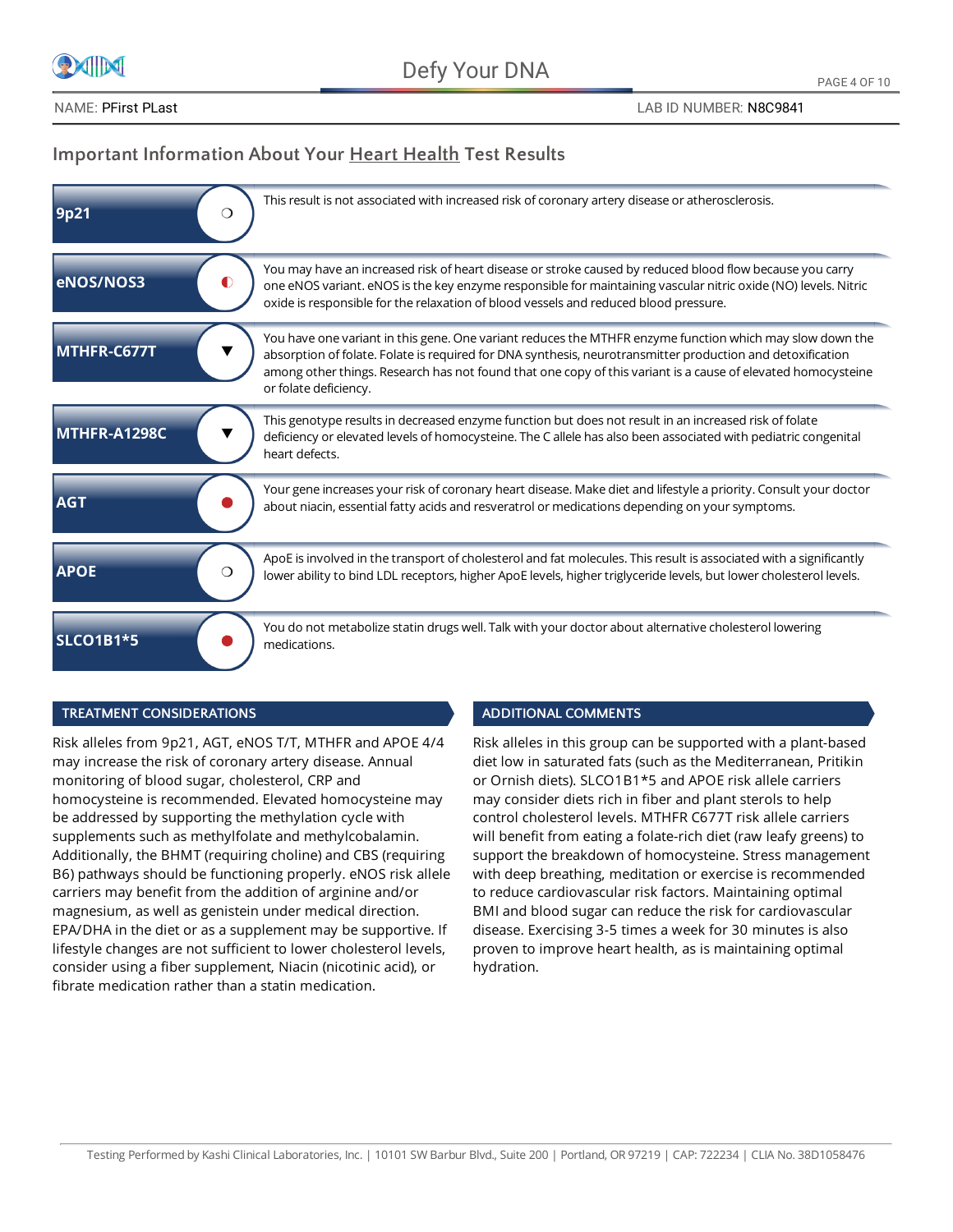

# **Important Information About Your Vitamin Test Results**

| GC1/GC2                      | You may have an increased risk of vitamin D deficiency. This gene produces the vitamin D binding protein<br>which is responsible for transporting vitamin D to its target tissues. |
|------------------------------|------------------------------------------------------------------------------------------------------------------------------------------------------------------------------------|
| <b>CYP2R1</b>                | You may have a mildly increased risk of vitamin D deficiency. This gene produces an enzyme that is                                                                                 |
| $\bullet$                    | responsible for helping to make the active form of vitamin D. Your enzyme may have decreased function.                                                                             |
| NADSYN1/DHCR7                | You may have normal levels of vitamin D. This gene produces an enzyme that is responsible for helping to                                                                           |
| $\circ$                      | make the active form of vitamin D. Your enzyme works normally.                                                                                                                     |
| <b>VDR-Bsm1</b>              | You may have an increased risk of postmenopausal osteoporosis. This vitamin D receptor is essential to                                                                             |
| $\bullet$                    | calcium absorption and calcium phosphate balance.                                                                                                                                  |
| $\bullet$<br><b>VDR-Taq1</b> | You may have an increased risk for Polycystic Ovarian Syndrome (PCOS).                                                                                                             |
| <b>VDR-Fok1</b>              | When combined with other lifestyle and genetic factors, you may be at an increased risk for ovarian, lung and                                                                      |
| $\bullet$                    | breast cancer.                                                                                                                                                                     |
| <b>TMPRSS6</b>               | You may have an increased risk for iron deficiency. This gene plays a part in the absorption of iron. You may                                                                      |
| $\bullet$                    | have decreased absorption of iron.                                                                                                                                                 |
| <b>BCMO1</b>                 | You may have an increased risk for vitamin A deficiency. This gene produces an enzyme that is responsible for                                                                      |
| $\bullet$                    | helping to make the active form of vitamin A called retinol. Your enzyme may have decreased function.                                                                              |
| <b>FUT2</b>                  | You may not be at an increased risk for vitamin B12 deficiency. This gene product has an effect on the                                                                             |
| Ο.                           | absorption of vitamin B12. NOTE: you are known as a secretor blood type.                                                                                                           |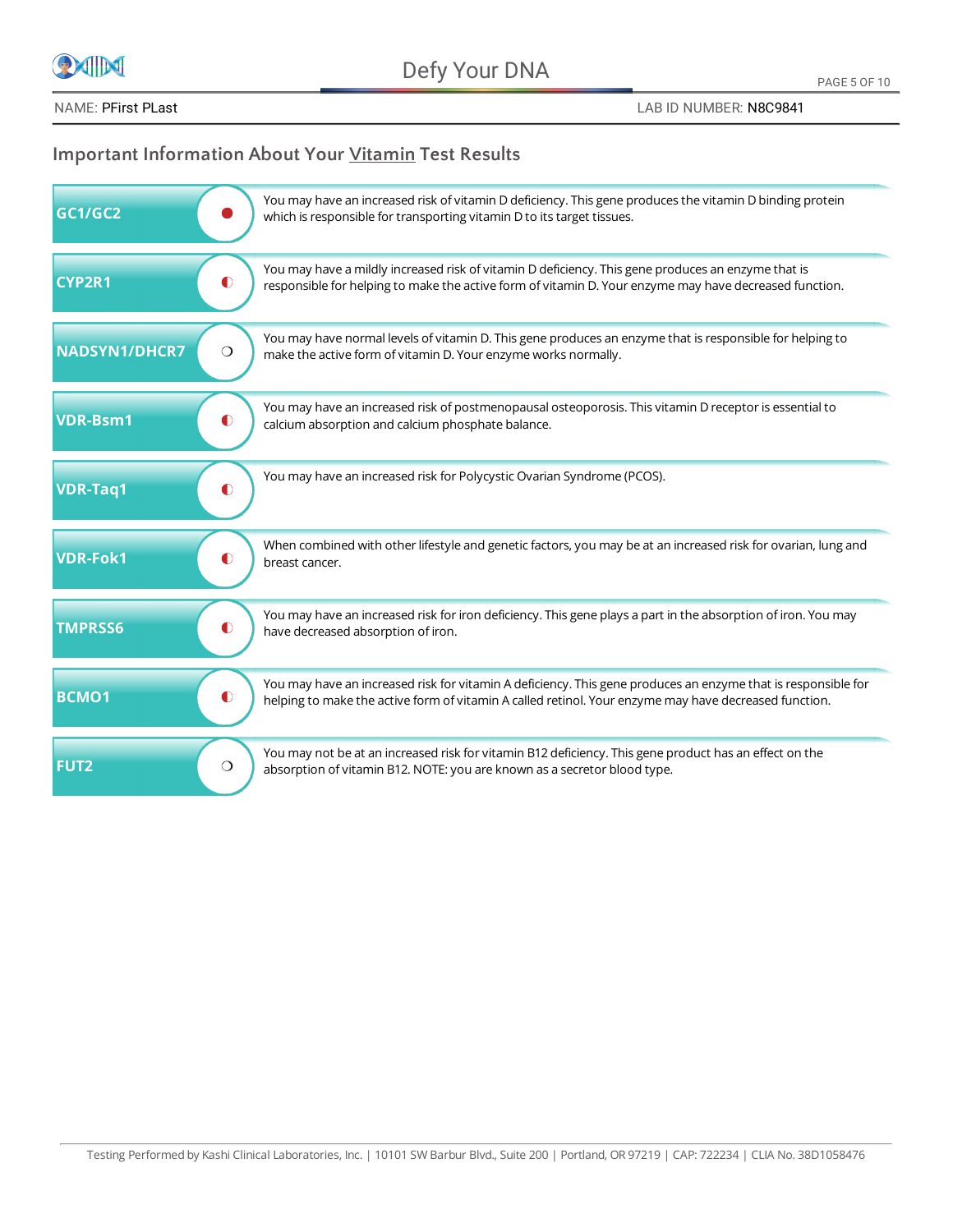

### **TREATMENT CONSIDERATIONS ADDITIONAL COMMENTS**

If carrying more than one risk allele for vitamin D deficiency (GC1/GC2, DHCR7/NADSYN, CYP2R1 and/or VDR-Fok1), consider regular vitamin D testing and increased frequency of vitamin D supplementation or exposure to sunlight. Prescription calcitriol may be considered for the CYP2R1 risk allele in partnership with calcitriol (1,25 dihydroxy-vitamin D) testing. Consider DEXA scan for VDR-Bsml risk allele carriers plus vitamin D3/K2 supplementation and lifestyle changes to support optimal bone mass density. BCMO1 risk allele carriers may benefit from supplementation with the active form of vitamin A, retinyl palmitate; food sources of retinyl palmitate include liver, egg yolks and fish. B-12 injections or sublingual B12 may be beneficial to patients carrying two FUT2 risk alleles. Optimizing digestion with digestive enzymes or other resources for increased nutrient absorption is recommended for all results.

### NAME: PFirst PLast LAB ID NUMBER: N8C9841

GC1/GC2 risk alleles, whether intermediate or elevated risk, may be supported by increased sunlight exposure; 15 minutes of full body exposure to sun daily or supplementation with vitamin D, along with monitoring serum vitamin D levels, may also support immune function as well as bone density. The TMPRSS6 risk allele, particularly in combination with two FUT2 risk alleles, can increase risk of anemia. A diet rich in iron with optimal gastrointestinal absorption may be beneficial, or supplementation may be required. A diet that is primarily plant-based with high quality lean meats for animal protein (particularly for cobalamin and retinyl palmitate) will support optimal nutrition.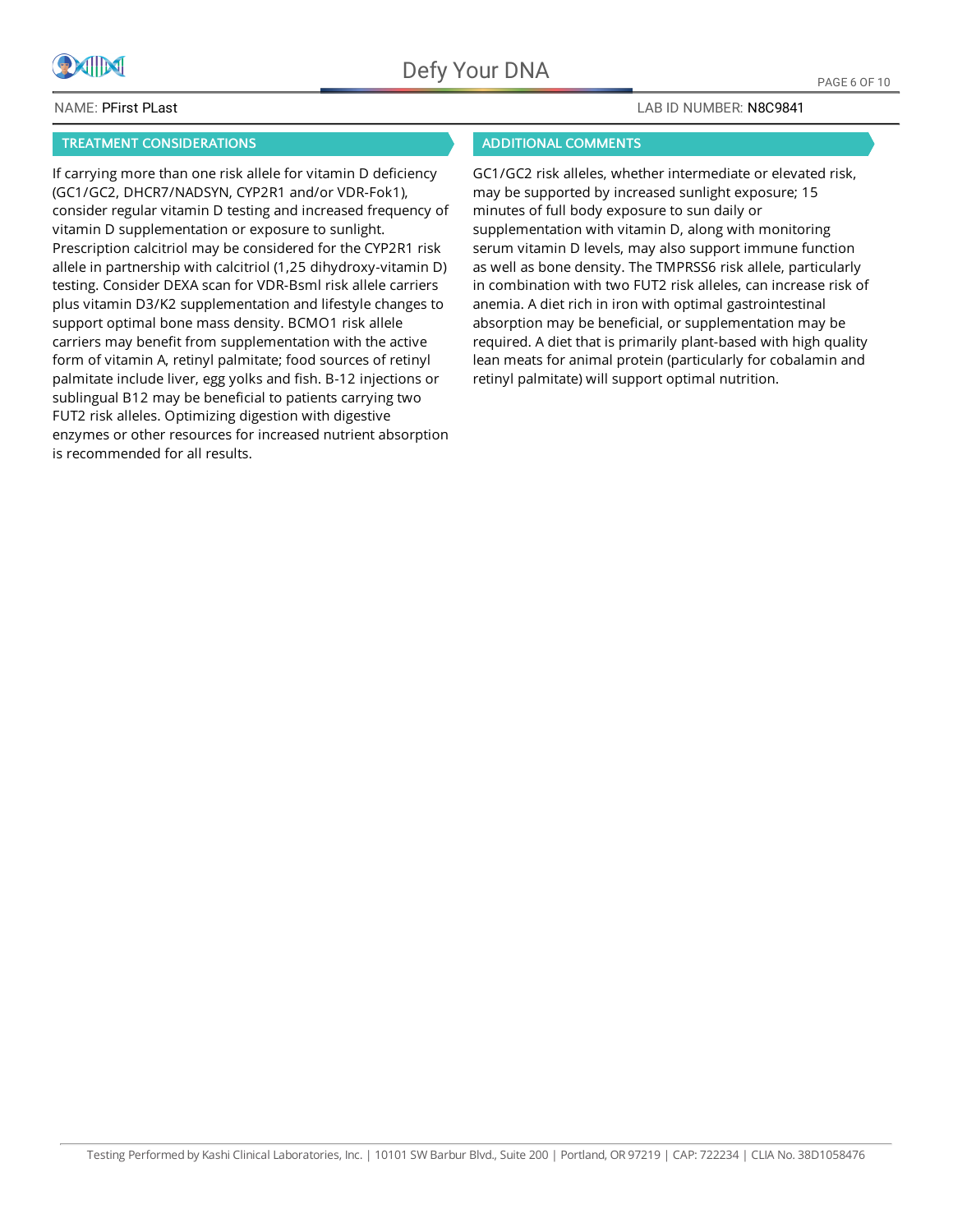

## **Important Information About Your Graceful Aging Test Results**

| <b>WNT16</b>             | Your result may increase your risk of fracture or bone loss. The WNT16 gene is associated with bone diseases                                                                                                                      |
|--------------------------|-----------------------------------------------------------------------------------------------------------------------------------------------------------------------------------------------------------------------------------|
| $\bullet$                | and disorders like osteoporosis.                                                                                                                                                                                                  |
| <b>ESR1-1</b>            | Your result may be associated with an undetermined risk for fracture or bone loss. The ESR1 gene influences                                                                                                                       |
| O                        | hormones like estrogen which play a role in tissue development such as bone.                                                                                                                                                      |
| <b>ESR1-2</b>            | Your result may be associated with a reduced risk of fracture. The ESR1 gene influences hormones like                                                                                                                             |
| O                        | estrogen which play a role in tissue development such as bone.                                                                                                                                                                    |
| <b>COMT</b>              | Your result may be associated with a balanced breakdown of particular forms of the hormone estrogen and                                                                                                                           |
| $=$                      | the neurotransmitter dopamine.                                                                                                                                                                                                    |
| CYP1A1                   | Your result may increase your reactivity to toxins or lead to reduced DNA repair. This gene plays an important                                                                                                                    |
| O)                       | role in eliminating drugs, toxins and estrogens.                                                                                                                                                                                  |
| <b>MAOA</b><br>$\bullet$ | Your result is not associated with any mood disorder but may lead to a reduced response to antidepressant<br>medications. This gene is involved in the breakdown of neurotransmitters like adrenaline, dopamine and<br>serotonin. |
| <b>APOE</b><br>O         | Your result (the APOE2 allele) may have protective effects against Alzheimer's disease.                                                                                                                                           |

## **TREATMENT CONSIDERATIONS ADDITIONAL COMMENTS**

Estradiol is metabolized first by CYP1A1 into a cancerpromoting intermediate (catecholestrogen) and then by the COMT enzyme into a cancer-protective intermediate (methoxyestrogen). Individuals with reduced COMT activity may want to avoid estrogen replacement due to slower breakdown of genotoxic estrogens. A combined result of risk alleles resulting in a fast CYP1A1 (AG or GG) and a slow COMT enzyme (Met/Met) may cause a build-up of catecholestrogens, indicating increased need for antioxidants and healthy lifestyle changes. Supporting detoxification pathways may be warranted. COMT and MAOA have numerous biochemical relationships affecting the production of neurotransmitters and are best assessed together to determine treatment. Consider testing neurotransmitter levels to determine if supplementation is warranted. Optimal calcium, vitamin D and K2 may support bone health. Appropriate assessment of bone health and prevention of osteoporosis are indicated. High-dose DHA supplementation in ApoE4 carriers before the onset of AD dementia can be a promising approach to decrease the incidence of AD.

A combination of WNT16 and ESR1 risk alleles may intensify the likelihood of fracture or bone loss. Weight-bearing exercise, stretching, and strength training support bone health and also help balance hormones and stabilize mood. An anti-inflammatory diet, low in refined sugars with low glycemic index foods, can help stabilize mood and support healthy weight goals. Meditation and exercise may help stabilize neurotransmitters. Increase daily fiber to 40-50 grams per day to help reduce cholesterol levels. ApoE risk allele carriers may benefit from dietary and lifestyle changes to support heart health and increased blood flow to the brain.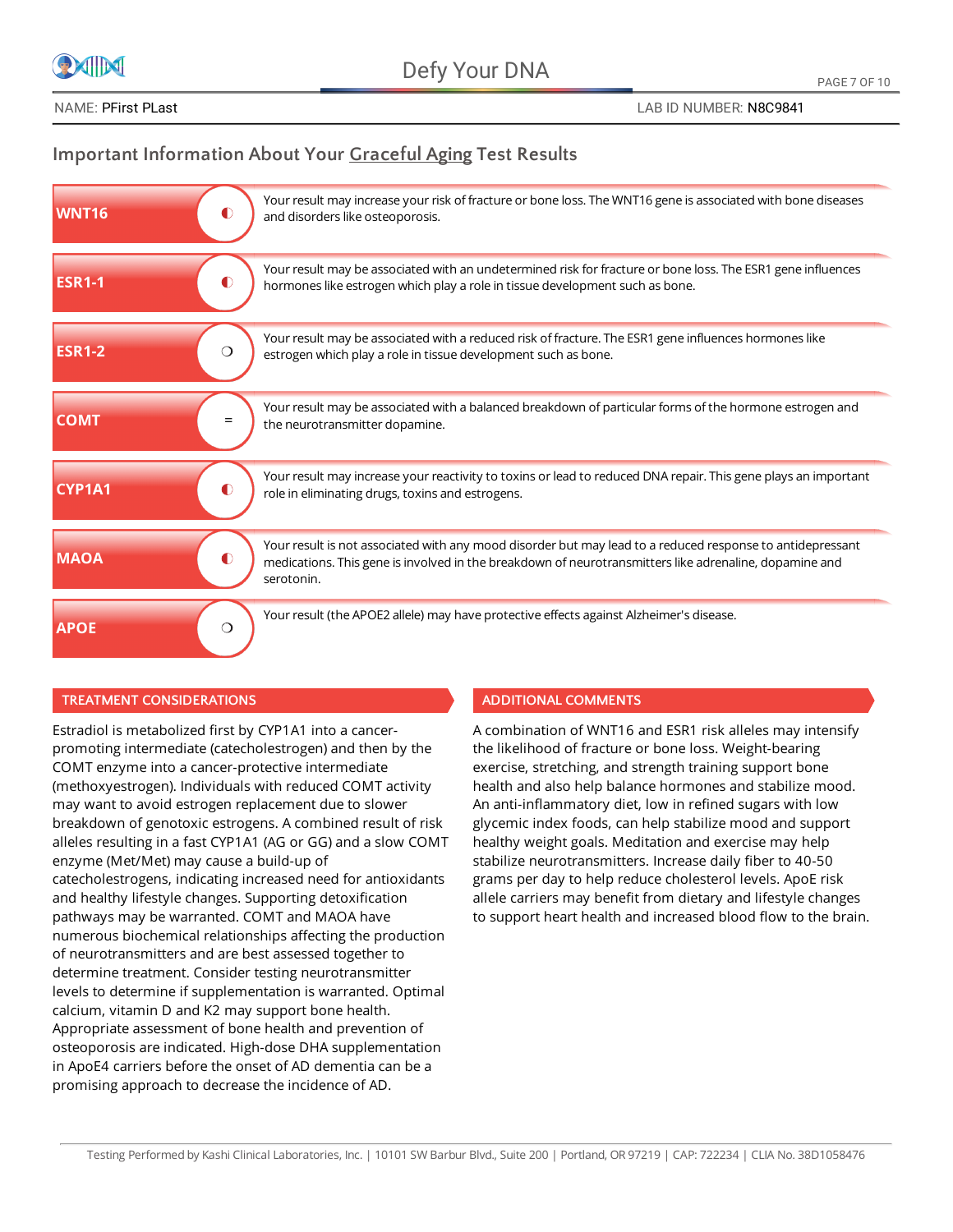

# **Important Information About Your Methylation Test Results**

| <b>NOS-D298E</b>  | Endothelial nitric oxide synthase (eNOS) is a key enzyme responsible for producing nitric oxide (NO). Nitric<br>$\bullet$<br>oxide is a signaling molecule that has been shown to play a role in cancer and heart disease, and is linked to                                                                                                                                                                                                                                                                                                              |
|-------------------|----------------------------------------------------------------------------------------------------------------------------------------------------------------------------------------------------------------------------------------------------------------------------------------------------------------------------------------------------------------------------------------------------------------------------------------------------------------------------------------------------------------------------------------------------------|
| MTHFR-C677T       | altered cell metabolism. Individuals with this result may have reduced nitric oxide synthase activity.<br>The MTHFR enzyme converts folate to the active form, 5-methylenetetrahydrofolate. Folate synthesis is<br>required for remethylation of homocysteine to methionine. Elevated levels of homocysteine increase systemic<br>inflammation. This result has no increased risk for folate deficiency or elevated levels of homocysteine.                                                                                                              |
| MTHFR-A1298C      | The MTHFR enzyme converts folate to the active form, 5-methylenetetrahydrofolate. Folate synthesis is<br>required for remethylation of homocysteine to methionine. Elevated levels of homocysteine increase systemic<br>inflammation. Individuals with 2 risk alleles are associated with intermediate levels of enzyme activity but do<br>not have an increased risk of folate deficiency or higher homocysteine levels.                                                                                                                                |
| <b>CBS-A360A</b>  | This gene produces an enzyme that uses vitamin B6 to convert homocysteine to cystathionine. This result is<br>thought to have increased enzyme activity which may increase sulfates and ammonia and decrease levels of<br>homocysteine and glutathione.                                                                                                                                                                                                                                                                                                  |
| <b>CBS-C699T</b>  | This gene produces an enzyme that uses vitamin B6 to convert homocysteine to cystathionine. This result is<br>O<br>thought to be associated with increased enzyme activity which may increase sulfates and ammonia and<br>decrease levels of homocysteine and glutathione.                                                                                                                                                                                                                                                                               |
| <b>MTR-A2756G</b> | Methionine synthase is an enzyme that utilizes B12 to support the creation of methionine and resulting<br>O<br>methyl donors. The MTR 2756 GG and AG genotypes are associated with lower folate concentrations and a<br>higher risk of folate deficiency.                                                                                                                                                                                                                                                                                                |
| <b>MTRR-A66G</b>  | Methionine synthase reductase (MTRR) plays a critical role in one carbon metabolism by recycling<br>$\bullet$<br>methylcobalamin. One carbon metabolism is integral to DNA methylation. Aberrant DNA methylation and<br>biosynthesis as a result of irregular one carbon metabolism is considered a mechanism in the development of<br>cancer. A large number of studies have shown the MTRR A66G G allele is associated with an increased cancer<br>risk in some populations. Having one allele of each may result in a slightly increased cancer risk. |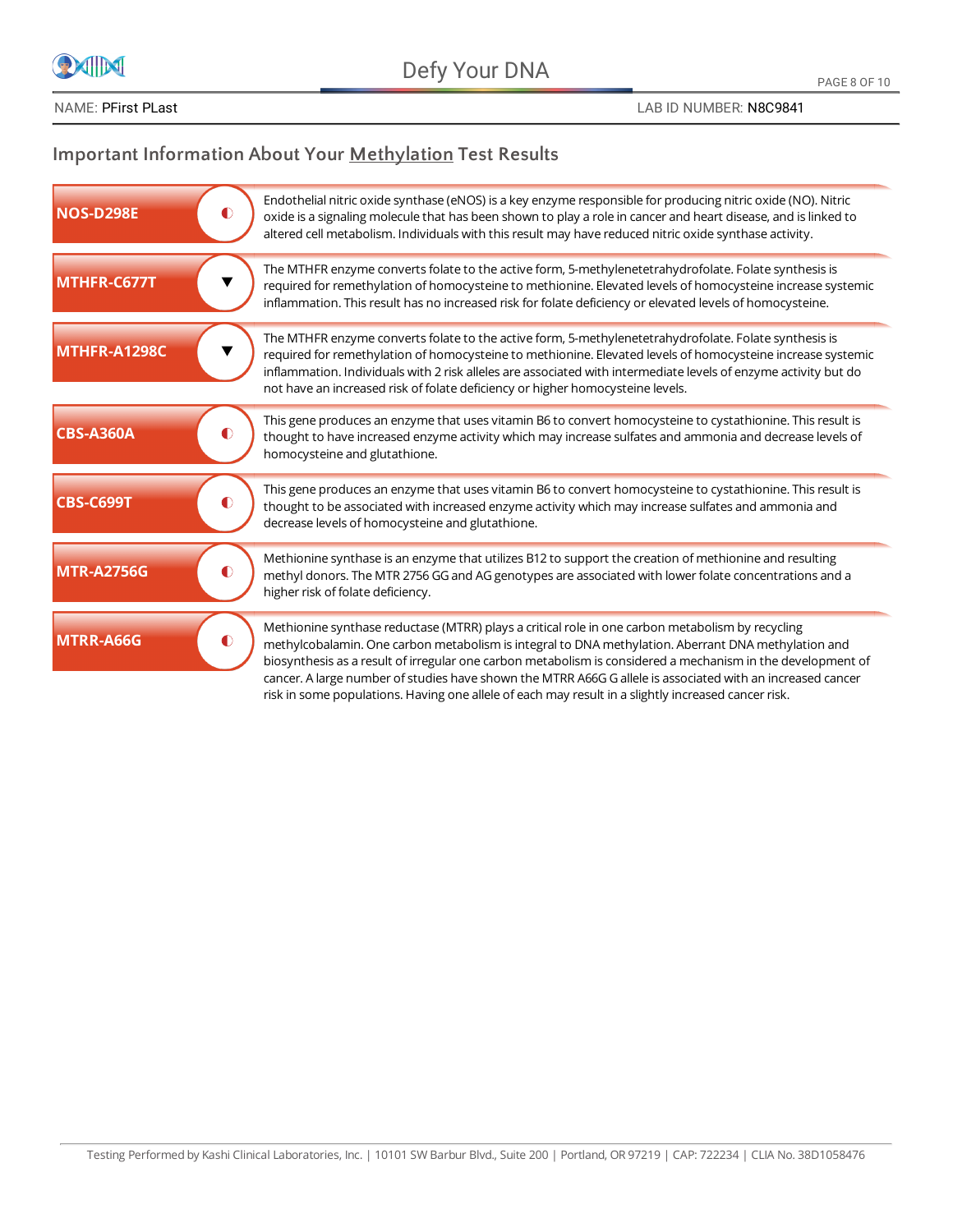

## **TREATMENT CONSIDERATIONS ADDITIONAL COMMENTS**

Certain allele combinations (MTHFR, MTR, MTRR) may increase the need for methylcobalamin and methylfolate beyond what is available in the diet. In these cases, targeted B12 and methylfolate supplementation may be beneficial. The combination of MTHFR, MTR, MTRR and CBS risk alleles may not result in elevated homocysteine due to the upregulation of CBS, but methyl donors may be deficient. Watch for pooling of methyl-donors with low serum homocysteine (the substrate for methionine production). Additionally, glutathione may be deficient due to CBS upregulation, requiring antioxidant and liver detox pathway support. Antioxidant therapy, specifically vitamins C and E, has been shown to improve endothelial function and may be indicated when eNOS risk alleles are present. Increased magnesium serum levels have been shown in numerous studies to affect endothelial function and potentially reduce risk of events such as ischemic stroke and endothelial dysfunction in end stage renal disease. In vitro studies suggest eNOS risk allele carriers may benefit from supporting nitric oxide production with arginine, magnesium and genistein under medical direction.

## NAME: PFirst PLast LAB ID NUMBER: N8C9841

MTHFR, MTR and MTRR rely on B12 for the continuation of the methionine cycle. 5-methyltetrahydrofolate has been shown to modulate eNOS which may result in increased nitric oxide production. Increased levels of eNOS inhibit MTR which may result in reduced methionine production and a potential decrease in methyl donors from SAMe. Furthermore, changes to the folate cycle affect the neighboring biopterin cycle. Reduced tetrahydrobiopterin availability limits nitric oxide production and increases the production of oxidative stressors in the form of superoxide. A diet high in raw leafy greens and animal protein will provide a balance of B vitamins and folate to support appropriate methylation. Optimizing blood flow with water consumption and appropriate exercise may be beneficial to eNOS risk allele carriers.